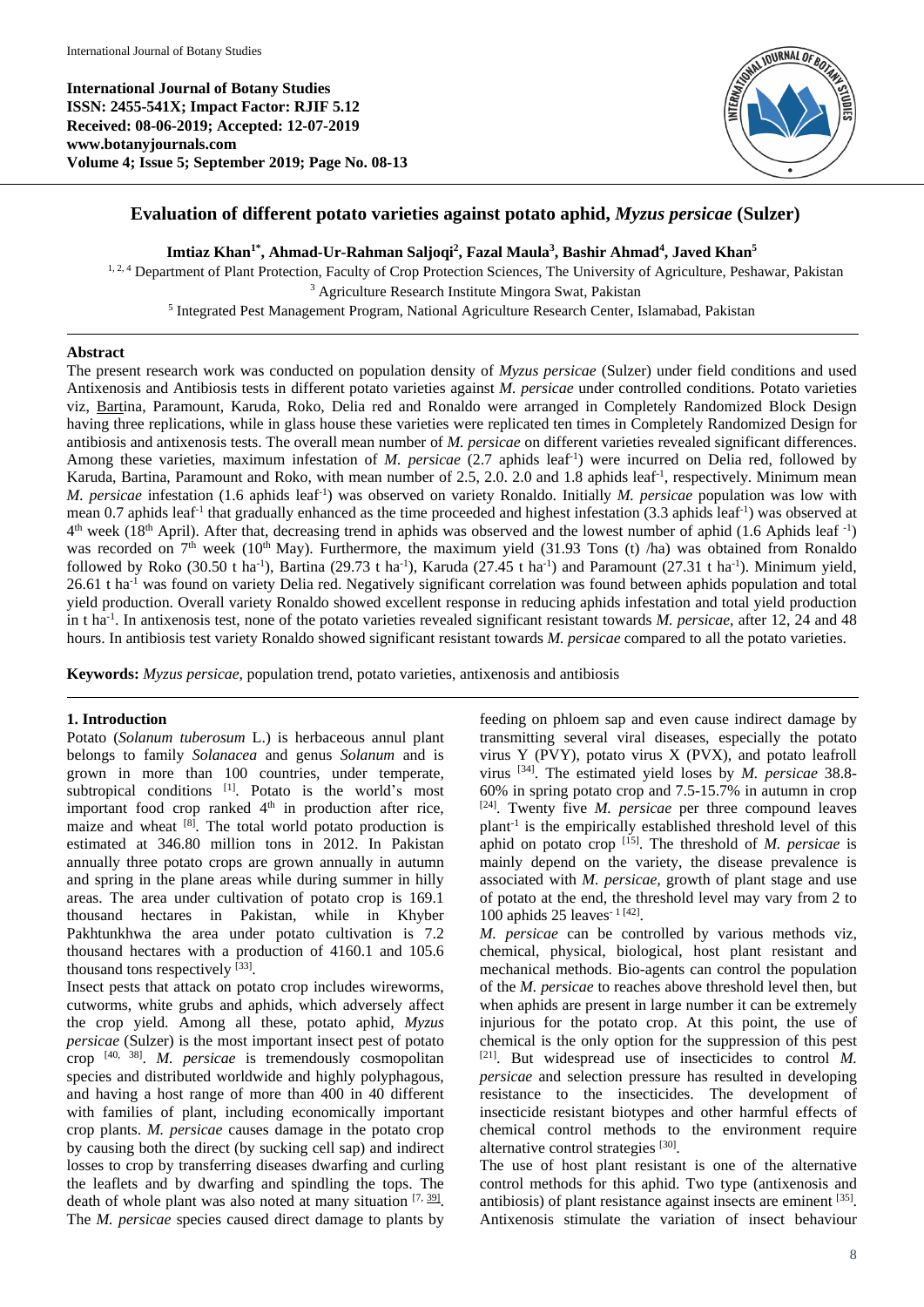which can leads to detain acceptance and eventually the rejection of the plant as a host. Strong antixenosis present in the plant can leads to starvation of the insects. While, antibiosis resistant doesn't affect insect behaviour but can reduce in the intrinsic rate of natural increase of the populations (*r*m). Antibiosis also alters its life history traits of insects <sup>[29]</sup>. Several factors in potato plants may contribute to its resistance to aphids, such as the availability of resistance factors at the mesophyll/phloem tissues or on the plant surface. In addition, the age and different parts of the plant and infection of potato crop with PLRV virus can influence the aphid population on plant. Various researchers have worked on different aspects of varietal resistance against insect pests [17, 16]. Plant resistance also varies with nutritional quality of phloem sap (primary plant metabolites) or on the amount and nature of secondary metabolites [5, 25, 18] . So far, resistance of several wild potatoes and their related accessions and also some commercial cultivars have been assessed to *M*. *persicae* and some of them have shown various degree of resistance to the aphid  $[3, 28]$ .

The use of resistant cultivars in potato fields will help to reduce direct aphid damage and virus transmission and enhance production yield, which is valuable to develop a successful integrated pest management (IPM) programme for the potato aphid. Keeping in view the importance of potato crop and damage caused by *M. persicae,* the present study is designed, to find out the population abundance of potato aphid, *M. persicae* in different potato varieties and to determine Antixenotic and Antibiotic mechanism of resistant to *M. persicae* in the mentioned varieties

## **2. Materials and Methods**

This experiment was conducted in the spring season potato crop at ARI Mingora Swat during, 2017. The mentioned six varieties was planted in Completely Randomize Block Design (RCBD) with three replications. Row to row distance were kept constant. Each sub plot was having four rows and ten plants. All agronomic practices were kept constant throughout the growing season. The weekly data of population density of *M. persicae* was recorded from the date of initial aphid infestation up to crop harvesting [37].

### **2.1** *M. persicae* **population Estimate**

Aphids were counted on three leaves on each tagged plant in the top, middle and bottom portion of randomly selected three plants, from each plot, avoiding the border plants. Mean aphid population leaf<sup>-1</sup> was calculated at the end of the season. The data were recorded on the same plants on weekly basis.

### **2.2 Yield data**

At the end of the season, yield data was recorded in kg/plot then converted into tones/ hectare.

## **2.3 Screening Assay**

Potato varieties against *M. persicae* were screened to determine antixenosis and antibiosis mechanism in all tested varieties.

## **2.4** *M. persicae* **culture**

The virginoparous female *M. persicae* was collected from the potato field and ware reared on the locally grown susceptible potato variety (Desiree) under photoperiod of 14: 10 hours (L: D) at temperature of  $(20\pm 1)$  to induce parthenogenesis.

### **2.5 Free Choice Test (Antixenosis)**

The free choice test was conducted by using Complete Randomized Design and with 10 replications. Pots size (50cm d X 60cm h) were filled with soil, Fertilizer and Farm yard manure was be used as per requirements. Single plant of each variety was grown in circular pattern keeping the same distance from the center in a single pot. 60 aphids (same size) was collected from aphid culture with soft brush and was released on a filter paper in the middle of pot at 4-6 leaf stages of the plants. The number of aphids were counted after 12hrs, 24hrs and 48hrs interval to determine the preference and non-preference behavior of the *M. persicae* [31, 27] .

### **2.6 Non-Choice Test (Antibiosis)**

Antibiosis test was conducted by determining from the mean *M. persicae* progeny on the infected plant of each variety within replication. Seed of each variety was planted singly in separate pot (25cm height  $\times$  30cm diameter) that was arranged in a completely randomized design having 10 replications. At four to six leaf stage, a single leaf from the plant was caged. The cage was prepared from two pieces of plastic foam (0.8cm thickness and 15cm inner diameter) and a mesh of nylon on the exterior side for ventilation. The cage was closed with clips once after releasing the fourth instar aphid nymph (P1) inside a cage. Two observations of P1 aphid on each plant were made daily until its reproduction. Once the  $1<sup>st</sup>$  nymph (F1 aphid) from the reproductive P1 was produced, its time (in days) was noted and afterwards P1 was shifted to another leaf of the same plant that was caged in the same way as mentioned earlier. Similarly, when the F1 aphid produced its  $1<sup>st</sup>$  nymph, its time (in days) was noted and also the number of nymphs produced by P1  $(M_d)$  were enumerated.  $M_d$  and d for each plant was considered using the formula of  $^{[6]}$ , where  $r_m =$ 0.738 ( $log_e M_d$ )/d. The  $r_m$  (intrinsic rate of increase) for each plant was considered, where  $M_d$  indicate total number of offsprings of P1 the mother of F1, while (d) is the time interval of F1 aphid from birth to production of 1st nymph. The mean regression slope of md/d for four aphid species has a value of 0.738<sup>[44]</sup>.

### **2.7 Analysis of data**

Statistix software version 8.1 was used for analysis of the data and mean were compared while using least significance difference (LSD) test  $P \leq 0.05$  [19].

### **3. Results**

### **3.1 Population abundance of** *Myzus persicae* **leaf-1 on different Potato varieties**

Table- 1 showed the mean number of aphids, time intervals and their interaction on different potato varieties. The data of overall mean number of aphids observed on different varieties shows that maximum  $(2.7 \text{ aphids leaf}^{-1})$  were observed on Delia red, followed by Karoda (2.5 aphids leaf-<sup>1</sup>), Bartina (2.0 aphids leaf  $^{-1}$ ), Paramount (2.0 aphids leaf  $^{-1}$ ) and Roko (1.8 aphids leaf-1 ) variety. Minimum mean number of *M. persicae* (1.6 aphids leaf<sup>-1</sup>) were recorded on Ronaldo variety. The overall mean data about the time intervals showed that, at start the mean population of *M.* persicae was low (0.7 aphids leaf <sup>-1</sup>), and boosted as with passage of time forward and highest population (3.3 aphids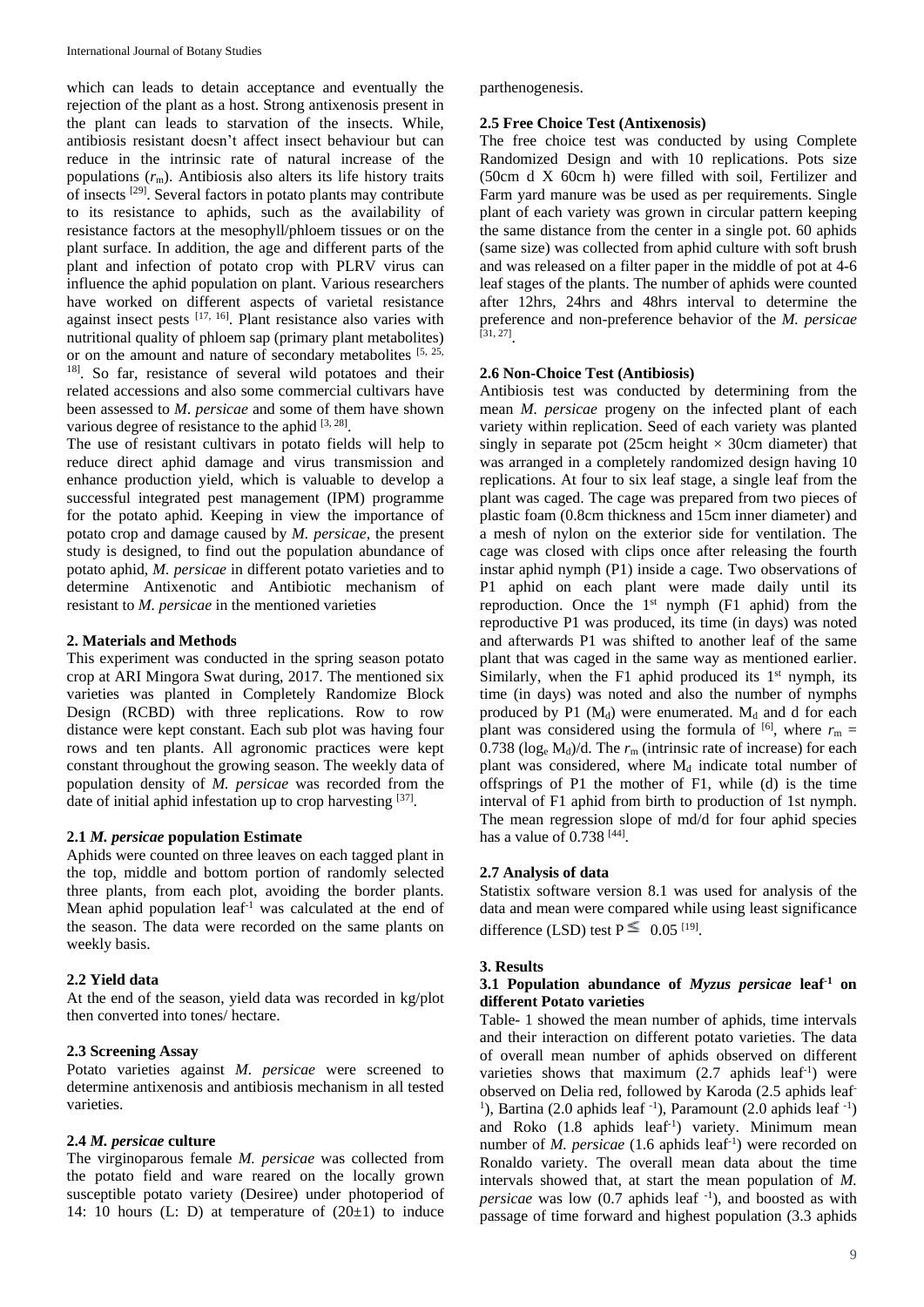leaf <sup>-1</sup>) was obsersved at 4<sup>th</sup> week (18<sup>th</sup> April). After that, population initiated to reduce and the lowest number of aphid (1.6 aphids leaf  $^{-1}$ ) was noted on last week  $7<sup>th</sup>$  (10<sup>th</sup>) May).

The interaction regarding the potato varieties  $\times$  time interval (Weeks) showed that highest mean aphid infestation were observed at 4<sup>th</sup> week (18<sup>th</sup> April) (3.3 Aphids leaf -<sup>1</sup>), trailed by 3<sup>rd</sup> and 5<sup>th</sup> week (10<sup>th</sup> and 26<sup>th</sup> April) (2.7 Aphids leaf<sup>-1</sup>) and least mean number of aphids (0.7 Aphids leaf-1 ) were recorded in 1<sup>st</sup> week (25<sup>th</sup> March). Maximum aphid population  $(4.1 \text{ Aphids leaf}^{-1})$  were observed at  $4^{\text{th}}$  week (18th April) for Delia red and Karuda variety followed by Paramount (3.3 Aphids leaf<sup>-1</sup>) 3<sup>rd</sup> week of April, while lowest number of aphids (0.5 Aphids leaf<sup>-1</sup>) was observed for Paramount and Ronaldo variety at 1<sup>st</sup> week, 25<sup>th</sup> March.

## **3.3 Yield data (t ha-1 )**

Fig-1 showed that highest yield (31.93 Tonnes (t) /ha) was recorded for Ronaldo followed by Roko  $(30.50 \text{ t} \text{ ha}^{-1})$ , Bartina (29.73 t ha<sup>-1</sup>), Karoda (27.45 t ha<sup>-1</sup>) and Paramount  $(27.31 \text{ t} \text{ ha}^{-1})$ . Lowest yield  $(26.61 \text{ t} \text{ ha}^{-1})$  was found on variety Delia red.

## **3.4 Correlation of Population abundance of** *M. persicae* **with Potato Yield**

Correlation analysis between Aphids and yield of different varieties are present in table-2. Results showed significant negative relation with  $r^2 = 0.8812$ .

## **3.5 Antixenosis**

In antixenosis test, no significant difference among the tested potato varieties was observed after 12, 24 and 48 hour post infestation period. There was no antixenosis resistance in the tested potato varieties against *M. persicae*. However highest number of *M. persicae* was attracted to Ronaldo variety and lowest number was attracted to Bartina variety.

### **3.6 Antibiosis**

In total progeny production (Table-3), Minimum number (22.2) of progeny were produced by aphid on variety Ronaldo*. M. persicae* produced (26.4) on variety Roko, (29.3) on variety Bartina and Paramount and (37.7) of progeny on variety Karoda. While maximum number (40.8) of progeny were produced on variety Delia red and Karoda. In pre reproduction time (days) maximum days (7.89) were taken by *M. persicae* on variety Ronaldo to produce its first off spring. It was followed by 7.8 days on variety Roko, 7.3 days on variety Bartina and 6.7 days on variety Paramount. While minimum number of days (6.3) were taken by *M. persicae.*

The rate of intrinsic increase (*r*m) values of *M. persicae* indicated significant differences among the tested varieties. The lowest  $r_m$  value was recorded on variety Ronaldo (0.12), trailed by Roko (0.13), Paramount (0.16) and Bartina  $(0.17)$ , while highest  $r<sub>m</sub>$   $(0.18)$  was recorded on variety Karuda and Delia red.

#### **4. Discussion**

A research study was carried out to investigate the population abundance of *M. persicae* under field condition and to test antixenotic and antibiotic properties of different potato varieties under controlled environment at Agricultural Research Institute (North), (ARI) Mingora, Swat, during spring, 2017.

Throughout the globe potato is cultivated for food and feed concern and it also carriages a substantial economic status due to its nutritious and therapeutic value [20].

The main risk to agriculture globally is insect pest that cause vast yield and financial losses in potato each year. *M. persicae* is the key insect pest of potato crop which causes huge yield losses in potato crop by suckling directly on cell sap and spreading viral disease [10].

In the recent research, overall mean number of *M. persicae* on mentioned different varieties showed significant difference among each other. The maximum aphids infestation (2.7 Aphids leaf<sup>-1</sup>) were observed on Delia red, trailed by Karoda, Bartina, Paramount and Roko (2.5, 2.0. 2.0 and 1.8 Aphids leaf-1 ), and minimum mean number of (1.6 Aphids leaf-1 ) infestation were observed on Ronaldo. Similar results was founded by <sup>[1]</sup> who recorded population of aphids on different potato varieties at weekly intervals throughout the growing season and they observed significant differences in their tested varieties. [36] founded that population of *M. persicae* significantly increased during the first four weeks. *M. persicae* was first recorded when its density was 0.61 aphids leaf<sup>-1</sup> and then population steadily increased with significant differences till 3<sup>rd</sup> week march with 4.22 aphid leaf-1 . Population density of *M. persicae* was highest during the 4th week after which it declined.

In the present study population abundance of *M. persicae* at different time interval on different potato varieties showed a significant difference between potato varieties. In the early weeks of scrutiny the mean number of aphids was recorded low, as time proceed the mean number of aphids incidence were improved and highest 3.3 aphids leaf<sup>-1</sup> was observed on the 4<sup>th</sup> week. After that mean infestation started to decrease and lowest population was recorded on week  $7<sup>th</sup>$ May (2nd week). Ronaldo variety showed admirable response against aphids. The results are similar with the finding of  $\left[36\right]$  found that the aphid population increased with time till week 4<sup>th</sup>, where the highest population was recorded. Afterwards the pest population declined, perhaps due to poor foliar growth, very high temperature (30-38 °C) and bad weather conditions. These results settle with those of [37, 44, 22] who stated that plants become incompatible for aphids, either by maturing or by the injury inflicted by the insects and therefore multiplicative rate of the pest population declines. [9, 42] reported that adversarial changes in food quality and weather could result in very deprived existence of aphid.

In the present study regarding total yield showed significant difference among the varieties, the highest yield (31.93 Tonnes (t) ha<sup>-1</sup>) was found on variety Ronaldo followed by Roko (30.50 t ha<sup>-1</sup>), Bartina (29.73 t ha<sup>-1</sup>), Karoda (27.45 t ha<sup>-1</sup>) and Paramount (27.31 t ha<sup>-1</sup>). Least yield (26.61 t ha<sup>-1</sup>) was found on variety Delia red. The results of present studies are in conformity with the finding of  $[14]$  who stated that various potato cultivar significantly different from each other in regarding yield in  $t$  ha<sup>-1</sup>. The results also agree with the finding of  $[26]$  who reported varietal yield response in regard with the aphid infestation are significantly different among the potato varieties.

In the current study it was examined that aphid infestation showed negative significant correlation  $(r^2)$  with the yield. Similar results were found in a field trail by  $[11]$  who reported significantly relation for yield with *M. persicae*.

In antixenosis test, none of the tested potato variety showed significant antixenotic resistant towards against *Myzus*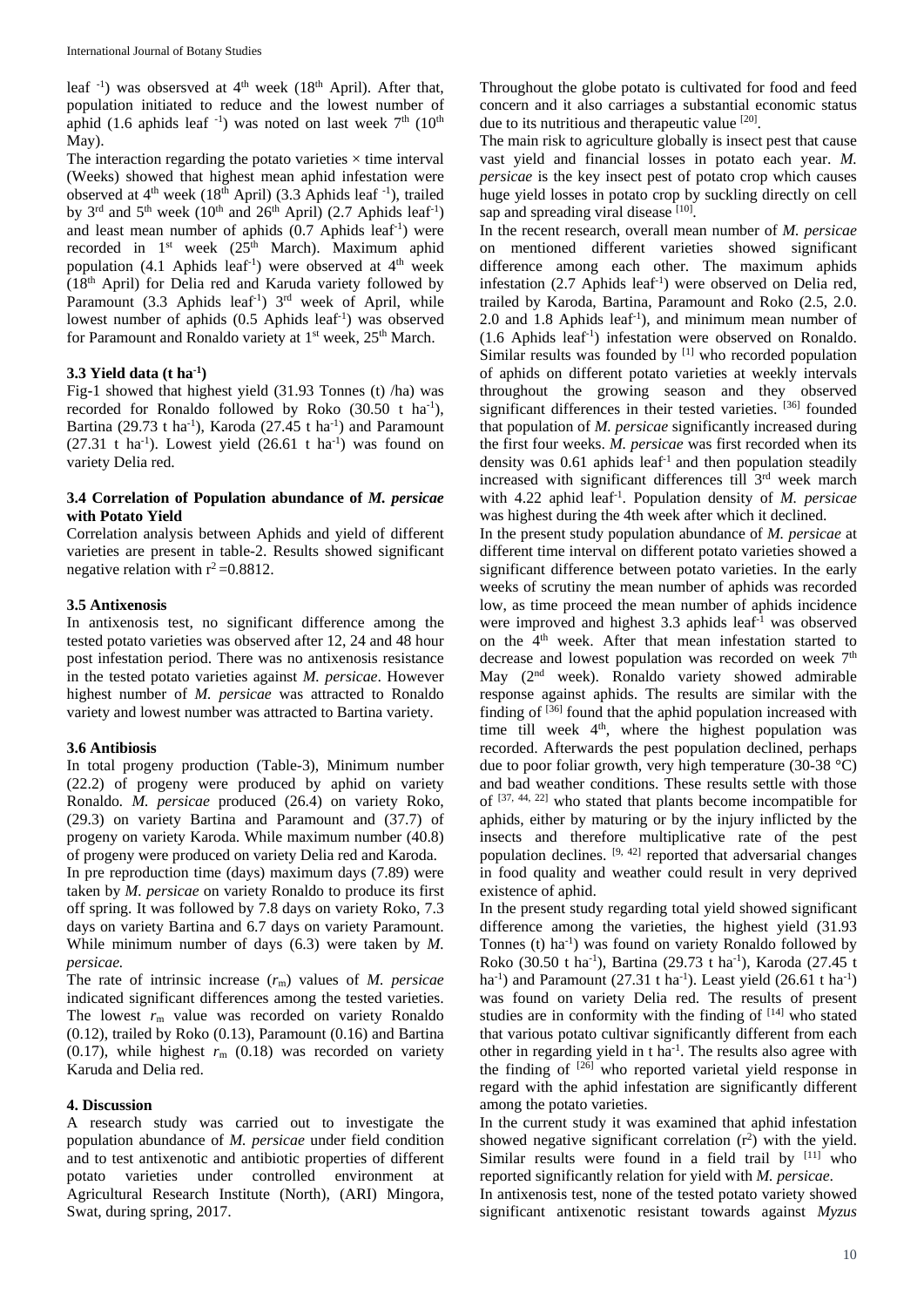*persicae*. This correlates to the work done by [31] investigated potato cultivars for resistance components and finding none of the tested cultivars having antixenoses resistance. However, highest number of *M. persicae* was attracted to Ronaldo variety and lowest number was attracted to Bartina variety. Several morphological and chemical traits such as trichomes on the plant surface or the toughness of the epidermic tissues and the presence of chemical compounds in the sieve tubes may influence the host acceptance by aphids [40, 13, 4].

In current anitibiosis test, total progeny production of *M. persicae* on different potato varieties are significantly different among the tested varieties, Minimum number (22.2) of progeny were produced by aphid on variety Ronaldo*.* While maximum number (40.8) of progeny were produced on variety Delia red and Karoda. Similar results was founded by  $[35, 31]$  revealed significant difference in progeny production of aphids on different potato varieties.

The pre reproduction time (days) of *M*. *persicae*, are significantly different among the varieties. Maximum days (7.89) were taken by *M. persicae* on variety Ronaldo to

produce its first off spring. Followed by 7.8 days on variety Roko, 7.3 days on variety Bartina and 6.7 days on variety Paramount. While minimum days (6.3) were taken by *M. persicae.* The rate of intrinsic increase  $(r<sub>m</sub>)$  values of *M*. *persicae* indicated significant differences among the tested varieties. The lowest  $r<sub>m</sub>$  value was recorded on variety Ronaldo (0.12), followed by Roko (0.13), Paramount (0.16) and Bartina  $(0.17)$ , while highest  $r<sub>m</sub> (0.18)$  was recorded on variety Karuda and Delia red. Corresponding findngs was stated by <sup>[38, 31, 2]</sup> who reported significant diffrernce among the developmental time, fecundity and adult longevity of the *M. persicae* on different potato cultivars.

In the present research study, Ronaldo variety showed admirable response in minimizing aphids population and in yield production. Negative significant correlation was detected for aphid infestation with the yield. During the antixenosis test none of the potato variety carried significant resistance, however regarding antibiosis test, variety 'Ronaldo' has shown high resistance to *M. persicae* among all the tested potato varieties.

**Table 1:** Effect of the Potato varieties, Time intervals (weeks) and their interaction on the average number of *Myzus persicae* (Sulzer) leaf-1 in different Potato varieties at the Agricultural Research Institute (North) Mingora Swat, during spring 2017

| # of Aphid leaf <sup>-1</sup> |                  |                 |                  |                   |                   |                     |                    |                  |  |
|-------------------------------|------------------|-----------------|------------------|-------------------|-------------------|---------------------|--------------------|------------------|--|
| <b>Varieties</b>              | 1 <sup>st</sup>  | 2 <sub>nd</sub> | 3rd              | 4 <sup>th</sup>   | 5 <sup>th</sup>   | 6 <sup>th</sup>     | 7 <sup>th</sup>    | <b>Mean</b>      |  |
|                               | $25$ -Mar        | $02$ -Apr       | $10-Apr$         | $18-Apr$          | $26$ -Apr         | $03-May$            | $10$ -May          |                  |  |
| Bartina                       | $0.7 \text{tu}$  | $1.8$ kl        | $2.4$ gh         | 3.0 <sub>de</sub> | 2.7 f             | $1.8$ klmn          | $1.6 \text{ nop}$  | 2.0c             |  |
| Paramount                     | 0.5 <sub>u</sub> | $1.3$ pqrs      | 2.7 f            | 3.3 <sub>bc</sub> | 2.8 <sub>ef</sub> | $1.9$ kl            | $1.7 \text{ Imno}$ | 2.0c             |  |
| Karoda                        | 0.8t             | $2.2$ hi        | $3.1 \text{ cd}$ | 4.1a              | $3.1 \text{ cd}$  | $2.2$ hij           | $1.8$ klm          | 2.5 <sub>b</sub> |  |
| Roko                          | $0.6 \text{tu}$  | $1.5$ nopq      | $2.2$ hij        | 2.8 <sub>ef</sub> | $2.3$ hi          | $1.6 \text{ m}$ nop | $1.3$ pqrs         | 1.8 <sub>d</sub> |  |
| Delia red                     | 1.1 s            | 2.7ef           | 3.5 <sub>b</sub> | 4.1a              | $3.1 \text{ cd}$  | $2.2$ hij           | $2.0$ jk           | 2.7a             |  |
| Ronaldo                       | 0.5 <sub>u</sub> | $1.3$ qrs       | $2.0$ ijk        | $2.7$ fg          | 2.3 <sub>h</sub>  | 1.4 opqr            | $1.2$ rs           | 1.6e             |  |
| <b>Mean</b>                   | 0.7e             | 1.8c            | 2.7 <sub>b</sub> | 3.3a              | 2.7 <sub>b</sub>  | 1.8c                | 1.6d               |                  |  |

*Means followed by different letter(s) are significantly different from each other* (*p <* 0.05)

LSD for Varieties at  $p \leq 0.05 = 0.102$ 

LSD for Weeks at  $p < 0.05 = 0.110$ 

LSD for interaction of Varieties  $\times$  Weeks at  $p < 0.05 = 0.271$ 

**Table 2:** Correlation of *M. persicae* with yield of different varieties of Potato plant at Agricultural Research Institute (North) Mingora swat, during spring 2017

| <b>Correlation variable</b>             | r-4       | <b>P-Value</b> |  |  |  |
|-----------------------------------------|-----------|----------------|--|--|--|
| Aphids Density vs potato Tuber yield    | $-0.8812$ | 0.0203         |  |  |  |
| Significant at 5% level of probability. |           |                |  |  |  |

**Table 3:** Mean values of pre-reproductive period (days), progeny produced (M<sub>d</sub>) and rate of natural intrinsic increase ( $r<sub>m</sub>$ ) of *Myzus persicae* (Sulzer) on different potato varieties

| <b>Varieties</b> | <b>Pre-reproduction time (days)</b> | <b>Total</b><br>progeny production $(M_d)$ | Rate of Intrinsic increase $(rm)$ |  |
|------------------|-------------------------------------|--------------------------------------------|-----------------------------------|--|
| Bartina          | 7.3 <sub>b</sub>                    | 29.3d                                      | 0.17a                             |  |
| Paramount        | 6.7c                                | 31.3c                                      | 0.16a                             |  |
| Karoda           | 6.3c                                | 37.7 <sub>b</sub>                          | 0.18a                             |  |
| Roko             | 7.8 a                               | 26.4e                                      | 0.13 <sub>b</sub>                 |  |
| Delia red        | 6.3c                                | 40.8a                                      | 0.18a                             |  |
| Ronaldo          | 7.9a                                | 22.2 f                                     | 0.12 <sub>b</sub>                 |  |
| LSD              | 0.4710                              | 1.4534                                     | 0.0293                            |  |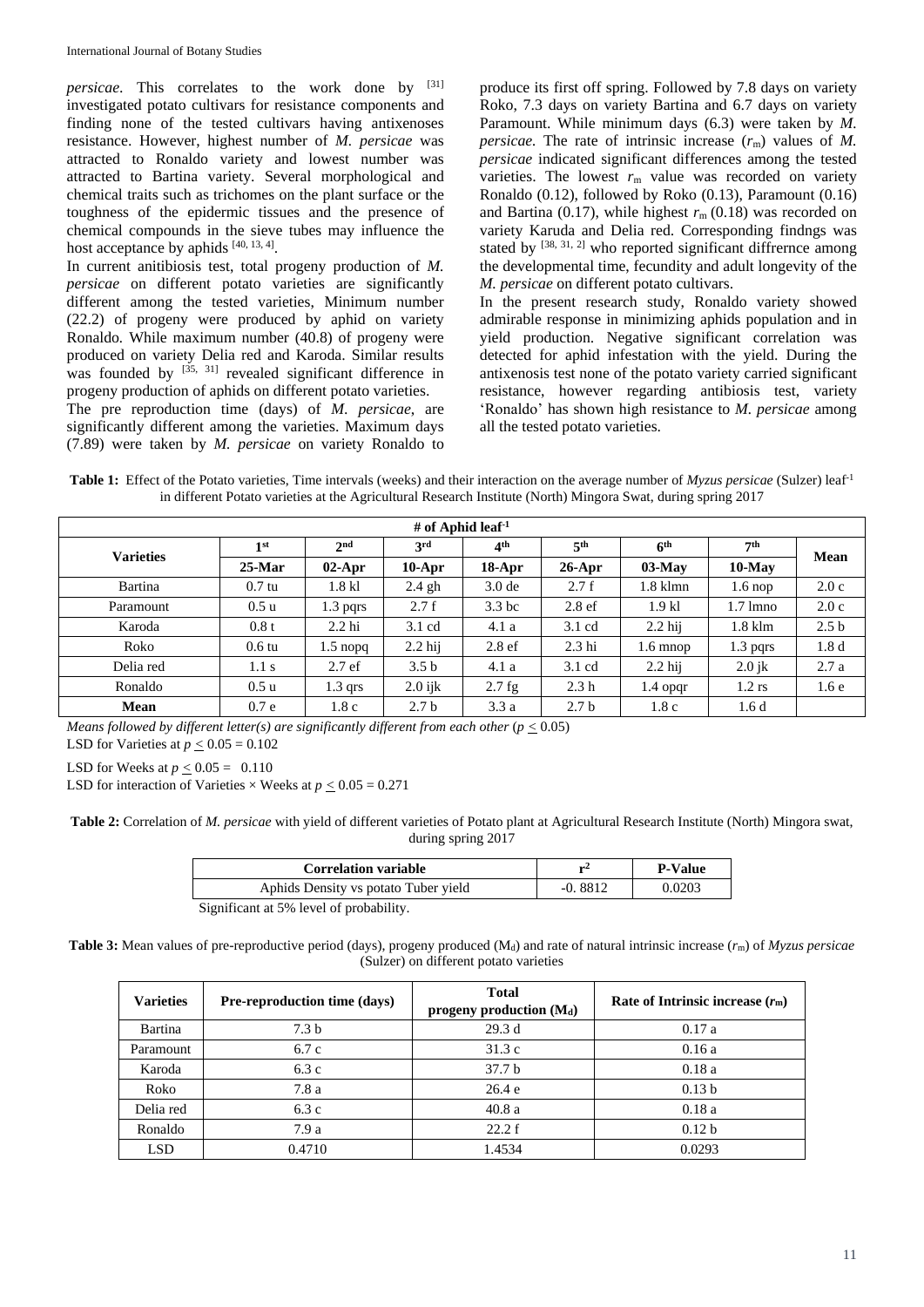

**Fig 1:** Yield Potato varieties in tones / hectare recorded at Agricultural Research Institute (North) Mingora swat, during spring 2017



**Fig 2:** Mean number of aphid, *Myzus persicae* (Sulzer) on different potato varieties at 12, 24 and 48 hours in the antixenosis test in the controlled laboratory condition

## **5. Conclusions and Recommendation Conclusions**

*M. persicae* mostly attacked on Delia red variety due to its most preference by aphid while Ronaldo variety showed least preference to aphid attack. In field highest total yield (t /ha) was recorded on variety Ronaldo. Negatively significant correlation was found between aphid infestation and total yield. In antixenosis test, none of the potato variety showed significant resistant. In antibiosis test variety Ronaldo showed significant resistant compared to all the tested potato varieties.

## **5.2 Recommendations**

Uses of resistant variety is effective method for the suppression of pest population. It is recommended to be evaluated in the all other vegetable /fruits /field crop for the management of insect pest population. Variety Ronaldo showed comparatively more resistant which can be combine in IPM programes for the suppression of *M. persicae* infestation.

### **6. Acknowledgements**

We are extremely thankful to Agriculture Research Institute Mingora, Swat Khyber Pukhtunkhwa for providing the field and laboratory for conducting the research work.

### **7. References**

- 1. Abbas A, Laila K, Sohail K. Population density of aphid (*Myzus persicae* Sulzer) and lady bird beetle *(Coccinella septempunctata*) on spring potato cultivars, Gilgit, Pakistan. J. Entomol. Zool. Studies. 2015; 3(2):142-145.
- 2. Ali A, Denis J, Wright, Tariq K. Resistance to Peach-

potato Aphid*, Myzus persicae* Sulzer. (*Hemiptera: Aphididae*) in Potato Cultivars. Gesunde. P. flanzen. 2016; 68(4):213-219.

- 3. Alvarez AE, Tjallingii WF, Vleeshouwers V, Dicke M, Vosman B. Location of resistance factors in the leaves of potato and wild tuber bearing *Solanum* species to the aphid *Myzus persicae*. Entomol. Exp. Appl. 2006; 121:145-157.
- 4. Alvarez AE, Garzo E, Verbek M, Vosman B, Dicke M, Tjallingii WF. Infection of potato plants with potato leafroll virus change attraction and feeding behavior of *Myzus persicae*. Entomol. Exp. Appl. 2007; 125:135- 144.
- 5. Ave DA, Tingey WM. Phenolic constituents of glandular trichomes on *Solanum berthaultii* and *Solanum polydenium*. Amr. J. Potato. Res. 1986; 63:473-480.
- 6. Birch LC. The intrinsic rate of natural increase of an insect population. J. Anim. Ecol. 1948; 17:15-26.
- 7. Blackman RL, Eastop VF. Aphids on the World's Crops, an Identification and Information Guide (second Ed.) John Wiley and Sons Ltd, Chichester, UK, 2000.
- 8. Bowen WT. Water productivity and potato cultivation Water Productivity in Agriculture: Limits and Opportunities for Improvement. CAB. Int. 2003; 5(2):229-238.
- 9. Carter CI. Winter temperatures and survival of the green spruce aphid. Forestry Commission Forestry Record. 1972; 84:1-10.
- 10. Chaudhary JA, Mughal SM, Khan NA. Impact of improved seed sources on growth characteristics and yield of potato. Sarhad. J. Agric. 1990; 6:249-253.
- 11. Davis A, Radcliffe BE, David WR. Resistance to green peach aphid,*Myzus persicae* (Sulzer), and potato aphid,*Macrosiphum euphorbiae* (Thomas), in potato cultivars. Amr. J. Potato Res. 2007; 84(3):259-269.
- 12. Dixon RA, Lamb CJ. Molecular communication in interactions between plants and microbial pathogens. Ann. Rev. Plant. Physiol. Plant. Mol. Biol. 1990; 41:339-367.
- 13. Dixon AFG. Aphid ecology. London, Chapman Hall, 1998 300.
- 14. Darabad GR. Determining effects of irrigation stress on growth and yield of potato cultivars in Ardabil cold region. J. Bio. Environ. Sci. 2014; 4(4):318-326.
- 15. Edward P. The official website of the Government of Prince Edward Island, Canada Agriculture green peach aphid.htm. Home/Agriculture/Horticulture/Potatoes/ Pests/Atlantic Canada Potato Guide Pests 2008.
- 16. Eigenbrode SD, Ding H, Shiel P, Berger PH. Volatiles from potato plants infected with potato leafroll virus attract and arrest the virus vector, *Myzus persicae* (Homoptera: Aphididae). Proc. R. Soc. Lon. Biol. Sci. 2002; 269:455-460.
- 17. Gibson RW. Glandular hairs providing resistance to aphids in certain wild potato species. Ann. Appl. Biol. 1971; 68:113-119.
- 18. Gibson RW, Pickett JA. Wild potato repels aphids by release of aphid alarm pheromone. Nat. Lon. 1983; 302:608-609.
- 19. Gomez KA, Gomez AA. Statistical Procedures for Agriculture Research. Second Ed. Wiely Inter science Publ. John Wiley and Sons, New York, USA, 1984.